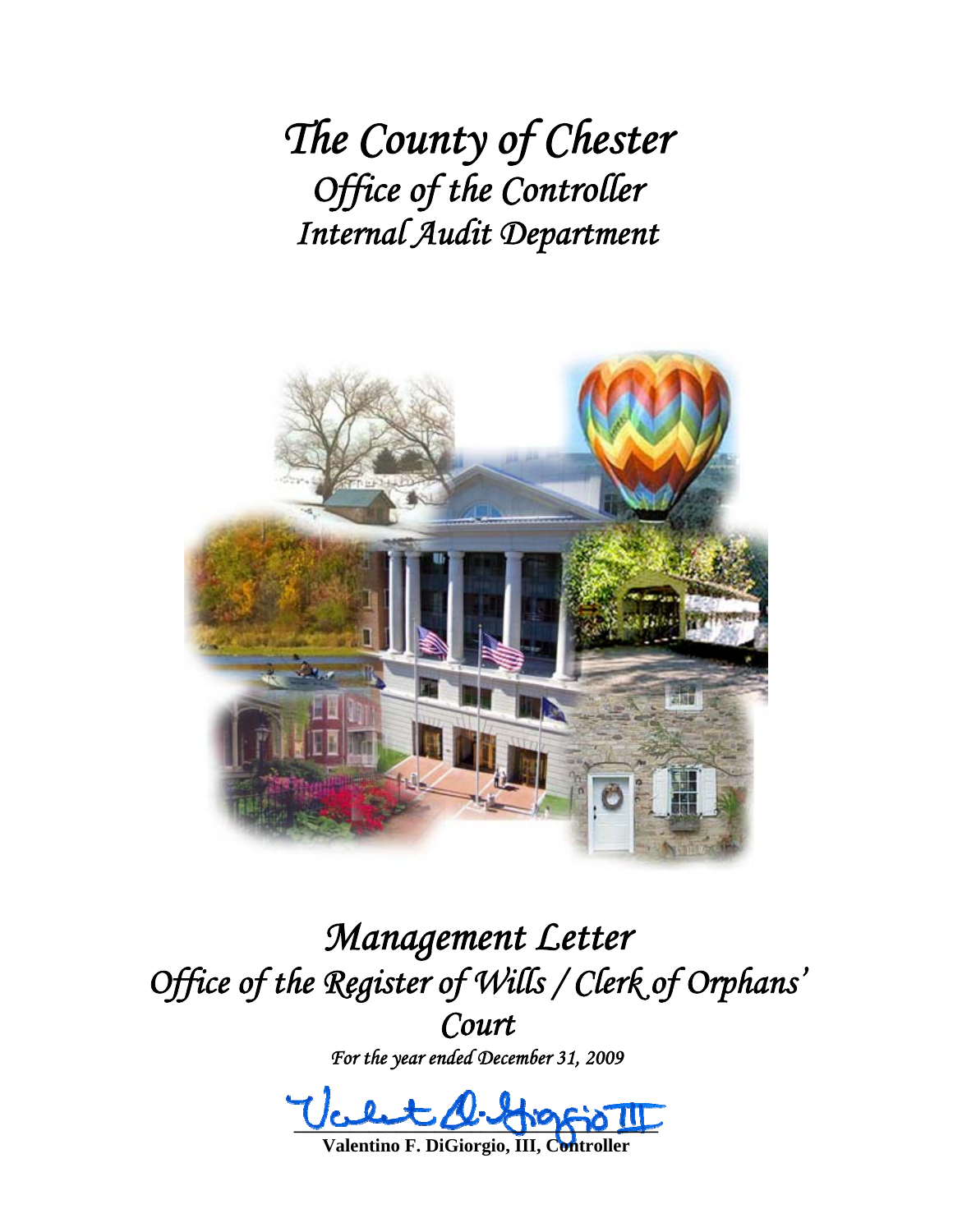## **To: Paula Gowen, Register of Wills/Clerk of the Orphans' Court**

### *Introduction*

On October 19, 2010, Internal Audit completed an audit of the *Office of the Register of Wills/Clerk of the Orphans' Court (Register).* Carissa M. Petrelia was the auditor-in-charge. Internal Audit is required by the Pennsylvania County Code to review county offices annually to ensure compliance with policies and procedures and to assess their overall internal control structure. The scope of our audit included a review of the following:

- Cash and Petty Cash
- Court Ordered Escrow Accounts
- $\blacksquare$  Liabilities
- Cash Receipts
- **Manual Receipts**
- Inheritance Tax Receipts
- Cash Disbursements
- **Voided Transactions.**

We conducted our audit in accordance with generally accepted auditing standards and standards applicable to financial audits contained in *Government Auditing Standards* published by the Comptroller of the United States. We have also issued our Independent Auditor's Report on Compliance and Internal Control over Financial Reporting concurrent with this Management Letter. Disclosures and other information in that Report (also dated October 19, 2010) should be considered in conjunction with this Management Letter.

#### *Executive Summary*

The management and staff of the *Register* are in all material respects, in compliance with policies and procedures imposed by the County of Chester and by the *Register*. There were no matters of a significant or insignificant nature related to internal controls or overall compliance noted during this audit.

The management and staff of the *Register* should be commended for their dedication to excellence. Internal Audit offers its compliments to an extremely knowledgeable and welltrained staff.

We want to thank the management and staff of the *Register* for their cooperation and assistance during the course of this audit.

Please feel free to contact our office at (610) 344-6064 should you have any questions or concerns.